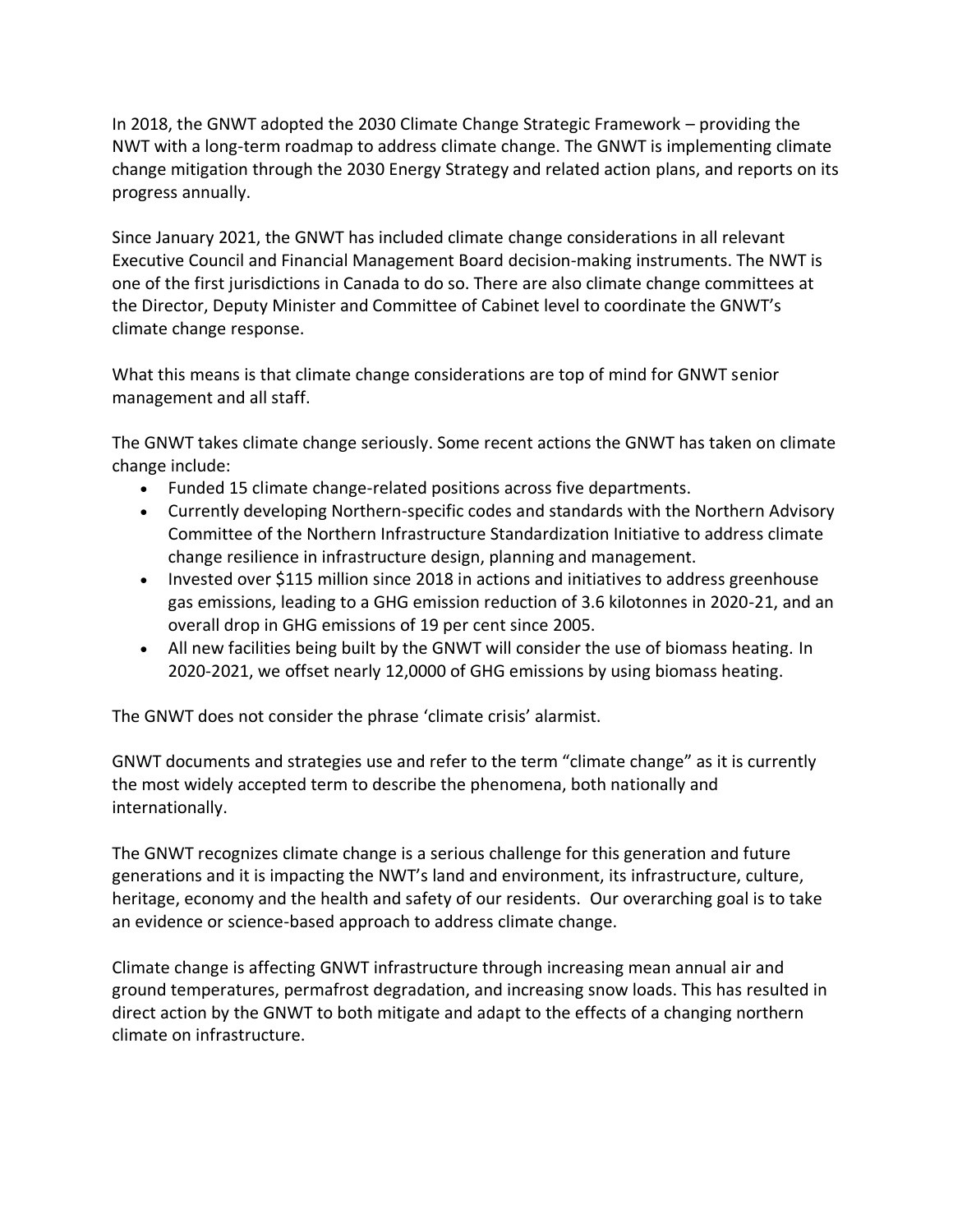The GNWT is committed to providing a work environment where every employee is treated with fairness, dignity and respect. Staff are empowered to make progress on GNWT climate change actions as they are a priority of GNWT leadership and at all levels of the GNWT.

The GNWT has prioritized climate change action in all departments through the development and implementation of the 2030 NWT Climate Change Strategic Framework and Action Plan, as well as the 2030 Energy Strategy.

Interdepartmental working groups at all levels meet regularly to share information and make progress on the GNWT's climate change commitments, which are publicly reported annually.

There are several highlights to report from 2020-2021:

- Invested over \$115 million in energy actions and initiatives under since 2018 to reduce emissions and reduce the cost of energy of residents, businesses and communities across the NWT.
- The GNWT and its partners implemented 57 of the 63 (90%) of the actions under the Energy Action Plan.
- As of 2020-21, under 2030 Energy Strategy actions and initiatives, GHG emissions have been reduced by 17 kilotonnes since the strategy was implemented in 2018.
- As a result of these actions, we estimate that by 2025 the GNWT will have reduced emissions by 46 kilotonnes as a direct result of its investments, and this will save Northerners over \$77 million in energy costs over the eight-year period between 2018 to 2025.
- Construction of the Inuvik Wind Project began in the winter of 2022. Once it is operating, this single 3.5-megawatt wind turbine and battery storage system will offset approximately three million litres of diesel per year and reduce GHG emissions by 6,000 tonnes annually.
- The GNWT has secured up to \$45 million in funding from the Government of Canada, alongside \$15 million in GNWT funding for the construction of the Fort-Providence-Kakisa Transmission Line. This project would reduce GHG emissions by 2.75 kilotonnes annually.
- Through the Capital Asset Retrofit Program, which is designed to deliver energy efficiency projects to GNWT buildings to reduce GHG emissions, energy use and operating costs, projects completed in the 2020-2021 fiscal year reduced GHG emissions by 2,013 tonnes. Since the program was created in 2007, it's reduced GHG emissions by 16.9 kilotonnes.
- Funding provided by the GNWT through the federal Low Carbon Economy Leadership Fund to the Arctic Energy Alliance (AEA) in 2020-2021 allowed AEA to provide more and bigger rebates and initiatives. This resulted in the AEA giving out about 1,000 more rebates than in 2019-2020 and reduced clients' electricity usage by 1,900 megawatt hours and GHG emissions by 1,300 tonnes.
- The GNWT's Greenhouse Gas Grant Program approved three projects in 2020-2021 that will reduce GHG emissions by an estimated 1,029 tonnes per year.